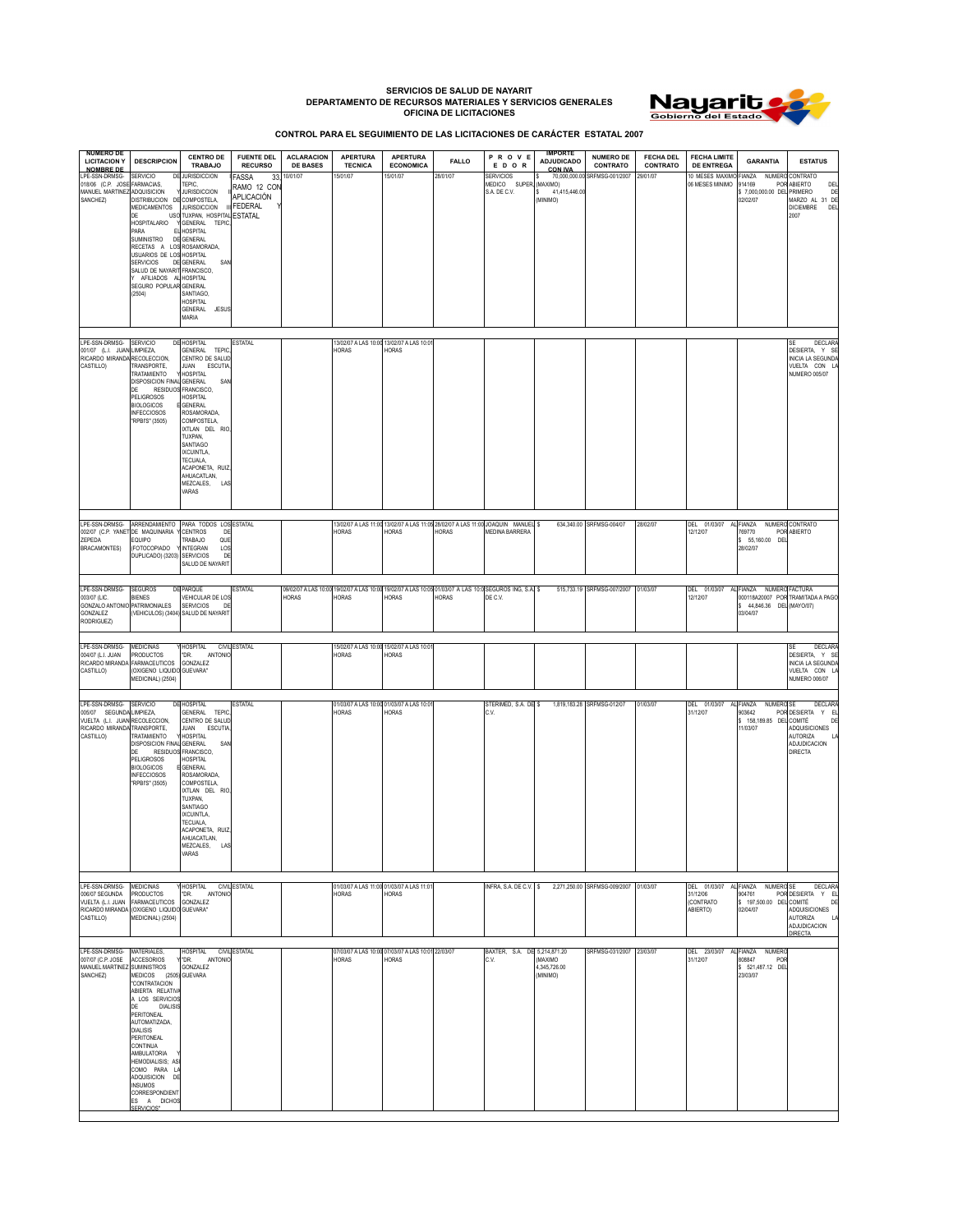| LPE-SSN-DRMSG-<br>008/07 (C.P. JOSE<br>MANUEL MARTINEZ SUMINISTROS<br>SANCHEZ)           | MATERIALES,<br><b>ACCESORIOS</b><br>LABORATORIO<br>2506)                                                                  | LABORATORIO<br>ESTATAL DE LOS<br>DE SERVICIOS<br>DE<br>SALUD DE NAYARIT                                                                                                                                                                                                                                                          | <b>ESTATAL</b>                                                                                                                                                          |                                                     |                                                                                                                                 |                                                                                     |              |                                                                                     |                                                                                                                                              |                                                            |                      |                          |                                                                                                                                                                                       | NO SE AUTORIZO<br>EL PROYECTO                                                                                                                                                                                                                                                                                                                                                                                                                                                                                                                                         |
|------------------------------------------------------------------------------------------|---------------------------------------------------------------------------------------------------------------------------|----------------------------------------------------------------------------------------------------------------------------------------------------------------------------------------------------------------------------------------------------------------------------------------------------------------------------------|-------------------------------------------------------------------------------------------------------------------------------------------------------------------------|-----------------------------------------------------|---------------------------------------------------------------------------------------------------------------------------------|-------------------------------------------------------------------------------------|--------------|-------------------------------------------------------------------------------------|----------------------------------------------------------------------------------------------------------------------------------------------|------------------------------------------------------------|----------------------|--------------------------|---------------------------------------------------------------------------------------------------------------------------------------------------------------------------------------|-----------------------------------------------------------------------------------------------------------------------------------------------------------------------------------------------------------------------------------------------------------------------------------------------------------------------------------------------------------------------------------------------------------------------------------------------------------------------------------------------------------------------------------------------------------------------|
| LPE-SSN-DRMSG-<br>009/07 (C.P. JOSE<br>MANUEL MARTINEZ SUMINISTROS<br>SANCHEZ)           | MATERIALES,<br><b>ACCESORIOS</b><br>MEDICOS (2505)                                                                        | <b>DIVERSOS</b><br>CENTROS<br>DE<br>TRABAJO DE LOS PARA<br><b>SERVICIOS</b><br>SALUD DE NAYARIT SALUD,<br>POPULAR                                                                                                                                                                                                                | FONDO<br>DE<br>APORTACIONES<br>LO <sub>S</sub><br><b>DE SERVICIOS</b><br>DE<br>SEGURO CORRESPONDIENT<br>AL<br>RAMO<br>GENERAL<br>33<br><b>FSTATAL</b><br>SEGURO POPULAR |                                                     | <b>HORAS</b>                                                                                                                    | 16/04/07 A LAS 14:00 16/04/07 A LAS 14:01 30/04/07 A LAS 14:00 IMPLEMENTOS<br>HORAS | HORAS        | MEDICOS<br>OCCIDENTE, S.A<br>DE C.V.                                                | l S                                                                                                                                          | 2,061,535.31 SRFMSG-022/2007                               | 15/05/07             | 21/05/07                 | FIANZA<br>786913<br>\$179,503.44 DEL (JULIO/07)<br>10/05/07                                                                                                                           | NUMERO FACTURA<br>POR TRAMITADA A PAGO                                                                                                                                                                                                                                                                                                                                                                                                                                                                                                                                |
|                                                                                          |                                                                                                                           |                                                                                                                                                                                                                                                                                                                                  |                                                                                                                                                                         |                                                     |                                                                                                                                 |                                                                                     |              | ADRIANA MORENO \$<br>AGUILAR                                                        |                                                                                                                                              | 2,025,516.04 SRFMSG-023/2007                               | 07/05/07             | 28/05/07                 | FIANZA<br>824450<br>\$ 176,131.83 DEL (JULIO/07)<br>07/05/07                                                                                                                          | NUMERO FACTURA<br>POR TRAMITADA A PAGO                                                                                                                                                                                                                                                                                                                                                                                                                                                                                                                                |
|                                                                                          |                                                                                                                           |                                                                                                                                                                                                                                                                                                                                  |                                                                                                                                                                         |                                                     |                                                                                                                                 |                                                                                     |              | <b>IMPLEMENTOS</b><br>PARA HOSPITALES<br>PADILLA, S.A. DI<br>٠v<br>CELINA MARGARITA | <b>S</b>                                                                                                                                     | 2,053,821.41 SRFMSG-024/2007                               | 15/05/07             | 21/05/07                 | FIANZA NUMERO FACTURA<br>\$178.593.17 DEL (JULIO/07)<br>07/05/07<br>FIANZA NUMERO FACTURA                                                                                             | 721241-0000 POR TRAMITADA A PAGO                                                                                                                                                                                                                                                                                                                                                                                                                                                                                                                                      |
|                                                                                          |                                                                                                                           |                                                                                                                                                                                                                                                                                                                                  |                                                                                                                                                                         |                                                     |                                                                                                                                 |                                                                                     |              | CASTILLO LIMA<br>CORPORACION                                                        | ١s<br>s                                                                                                                                      | 548,915.70 SRFMSG-025/2007<br>2,037,076.95 SRFMSG-026/2007 | 15/05/07<br>15/05/07 | 21/05/07<br>21/05/07     | 844205-0000 POR<br>\$47,731.80 DEL (JULIO/07)<br>11/05/07<br>NUMERO SE<br>FIANZA                                                                                                      | TRAMITADA A PAGO<br>TRAMITA                                                                                                                                                                                                                                                                                                                                                                                                                                                                                                                                           |
|                                                                                          |                                                                                                                           |                                                                                                                                                                                                                                                                                                                                  |                                                                                                                                                                         |                                                     |                                                                                                                                 |                                                                                     |              | ARMO, S.A. DE C.V                                                                   |                                                                                                                                              |                                                            |                      |                          | 793470<br>\$ 177,137.13 DEL DE<br>15/05/07                                                                                                                                            | POR PAGO LA CANTIDAD<br>909,264.99<br>E<br>31/05/07:<br>S<br>TRAMITA EL RESTO<br>DE FACTURAS POR<br>\$ 1,127,811.97 E<br>27/06/07                                                                                                                                                                                                                                                                                                                                                                                                                                     |
|                                                                                          |                                                                                                                           |                                                                                                                                                                                                                                                                                                                                  |                                                                                                                                                                         |                                                     |                                                                                                                                 |                                                                                     |              | PHARMABASTO.<br>S.A. DE C.V.                                                        | $\mathbf{s}$                                                                                                                                 | 1.964.292.52 SRFMSG-027/2007                               | 15/05/07             | 21/05/07                 | CHEQUE CRUZADO FACTURA<br>NUMERO 9539861<br>POR<br>171,000.00<br>DEI<br>08/06/07                                                                                                      | TRAMITADA A PAGO<br>(JUNIO/07)                                                                                                                                                                                                                                                                                                                                                                                                                                                                                                                                        |
| LPE-SSN-DRMSG-<br>010/07 (L.I. JUAN<br>RICARDO MIRANDA<br>CASTILLO)                      | <b>SUSTANCIAS</b><br>QUIMICAS (2502)                                                                                      | <b>DIVERSOS</b><br>CENTROS<br>TRABAJO DE LOS PARA<br>SERVICIOS<br>SALUD DE NAYARIT SALUD (FASSA 33)<br>SEGURC<br>POPULAR                                                                                                                                                                                                         | DE DE APORTACIONES HORAS<br>LOS<br>DE SERVICIOS<br>DE                                                                                                                   | ESTATAL Y FONDO 16/04/07 A LAS 11:00 19/04/07 A LAS | 11:00 HORAS                                                                                                                     | HORAS                                                                               | HORAS        | 19/04/07 A LAS 11:01 30/04/07 A LAS 13:00 REDIA, S.A. DE C.V. \$                    |                                                                                                                                              | 916,847.85 SRFMSG-021/2007                                 | 15/05/07             | 04/06/07                 | FIANZA NUMERO FACTURA<br>\$79,725.90 DEL (JULIO/07)<br>17/05/07                                                                                                                       | 851517-0000 POR TRAMITADA A PAGO                                                                                                                                                                                                                                                                                                                                                                                                                                                                                                                                      |
| LPE-SSN-DRMSG-<br>ZEPEDA<br><b>BRACAMONTES)</b>                                          | MATERIALES<br>011/07 (C.P. YANET UTILES DE OFICINA<br>(2101)                                                              | <b>DIVERSOS</b><br>CENTROS<br>DE<br>TRABAJO DE LOS POPULAR<br><b>SERVICIOS</b><br>DE<br>SALUD DE NAYARIT<br><b>SEGURO</b><br>POPULAR                                                                                                                                                                                             | SEGURO HORAS                                                                                                                                                            |                                                     | ESTATAL: FASSA 33:13/04/07 A LAS 11:00 18/04/07 A LAS 11:00 18/04/07 A LAS 11:01 30/04/07 A LAS 11:00 PAPELERIA<br><b>HORAS</b> | HORAS                                                                               | <b>HORAS</b> | MARCHAVEL, S.<br>DE C.V.                                                            | 2.170.000.00<br>(MAXIMO)<br>1,830,000.00<br>(MINIMO)                                                                                         | SRFMSG-020/2007                                            | 15/05/07             | DEL 15/05/07<br>31/12/07 | FIANZA NUMERO 02/07/07<br>8674-0000<br>\$ 188,695.65 DEL<br>15/05/07                                                                                                                  | COM<br>POR NUMERO<br>1025<br>06/07/07<br>CON<br>1087<br>COM<br>NUMERO<br>13/07/07<br>NUMERO<br>1132<br>COM<br>1182<br>25/07/07<br>NUMERO<br>COM<br>27/07/07<br>1194<br><b>NUMERO</b><br>27/07/07<br>CON<br>1195<br>COM<br>1257<br>COM<br>NUMERO<br>08/08/07<br>NUMERO<br>15/08/07<br>1297<br>NUMERO<br>31/08/07<br>COM<br><b>NUMERO</b><br>1377<br>COM<br>05/09/07<br>1405<br>COM<br>NUMERO<br>17/09/07<br>NUMERO<br>1475;27/09/07 COM<br>1528<br><b>NUMERO</b><br>08/10/07<br>COM<br>NUMERO<br>1594;18/10/07 CON<br>NUMERO<br>1663;29/11/07 COM<br><b>JUMEDO 106</b> |
| LPE-SSN-DRMSG- SERVICIOS DE<br>ZEPEDA<br><b>BRACAMONTES)</b>                             | PREVENTIVO Y<br>CORRECTIVO A<br>EQUIPOS<br>ELECTROMECANIC<br>0S<br><b>(GENERADORES)</b><br>DE VAPOR)                      | HOSPITAL CIVIL FONDO<br>012/07 (C.P. YANET MANTENIMIENTO CDR. ANTONIO INFRAESTRUCTUR HORAS<br>GONZALEZ<br>GUEVARA";<br>HOSPITAL<br>GENERAL<br>ROSAMORADA;<br><b>HOSPITAL</b><br><b>GENERAL</b><br>DE<br>SANTIAGO<br>IXCUINTLA;<br>HOSPITAL<br>CIVIL<br>*DR. REYNALDO<br>SAUCEDO<br>ANDRADE";<br>HOSPITAL MIXTC<br>DE JESUS MARIA | A SOCIAL ESTATAL<br>(FISE<br>2007<br>CORRESPONDIENT<br>DE E AL RAMO 33                                                                                                  |                                                     | HORAS                                                                                                                           | <b>HORAS</b>                                                                        | <b>HORAS</b> | <b>UBIARCO</b>                                                                      | DE 06/06/07 A LAS 11:00 11/06/07 A LAS 11:00 11/06/07 A LAS 11:01 03/07/07 A LAS 10:00 ROBERTO SALAS \$1,561,505.65 SRFMSG-033/2007 03/07/07 |                                                            |                      | 31/12/07                 | DEL 03/07/07 AL FIANZA NUMERO 06/08/07<br>3101<br>0000<br>11/07/07<br>CORRESPONDE AL 05/10/07<br>FIANZA NUMERO ESTIMACION;<br>3101<br>0000 POR<br>135,783.10 DEL 12/11/07<br>12/07/07 | CON<br>1349 NUMERO<br>1242<br>0001001317 000000 (ANTICIPO DEL<br>POR 40%); 19/09/07 COM<br>\$ 624,602.26 DEL NUMERO 1492 1a<br>QUE ESTIMACION;<br>COM<br>30% DE ANTICIPO NUMERO 1586 2da<br>1349 25/10/07<br>COM<br>0001001318 000000 NUMERO 1709 3a<br>\$ESTIMACION;<br>CON<br>NUMERO 1812 4a<br>ESTIMACION;<br>27/11/07<br>COM<br>NUMERO 1927 5a<br>ESTIMACION;11/12/<br>07 CON NUMERO<br>2155<br>6<br>ESTIMACION;<br>11/12/07<br><b>CON</b><br>NUMERO 2156 7a<br>ESTIMACION;                                                                                       |
| LPE-SSN-DRMSG- SERVICIOS<br>013/07 (L.I. JUAN<br>RICARDO MIRANDA PREVENTIVO<br>CASTILLO) | MANTENIMIENTO<br>CORRECTIVO<br>PLANTA<br><b>EMERGENCIA</b><br><b>GENERADORAS DE</b><br><b>ENERGIA</b><br><b>ELECTRICA</b> | DE HOSPITAL<br>"DR.<br>GONZALEZ<br>GUEVARA";<br>DE HOSPITAL<br>GENERAL<br>ROSAMORADA;<br>HOSPITAL<br><b>GENERAL</b><br>DE<br>SANTIAGO<br>IXCUINTLA:<br>HOSPITAL<br>CIVIL<br>DR. REYNALDO<br>SAUCEDO<br>ANDRADE";<br>HOSPITAL MIXTC<br>DE JESUS MARIA                                                                             | CIVIL FONDO<br>ANTONIO INFRAESTRUCTUR HORAS<br>A SOCIAL ESTATAL<br>(FISE<br>2007<br>CORRESPONDIENT<br>DE E AL RAMO 33                                                   |                                                     | DE 05/06/07 A LAS 13:00 08/06/07 A LAS 11:00 08/06/07 A LAS 11:00<br>HORAS                                                      | HORAS                                                                               |              |                                                                                     |                                                                                                                                              |                                                            |                      |                          |                                                                                                                                                                                       | SE<br><b>DECLARA</b><br>DESIERTA Y SE<br>INICIA LA SEGUNDA<br>VUELTA CON L<br><b>NUMERO 017/07</b>                                                                                                                                                                                                                                                                                                                                                                                                                                                                    |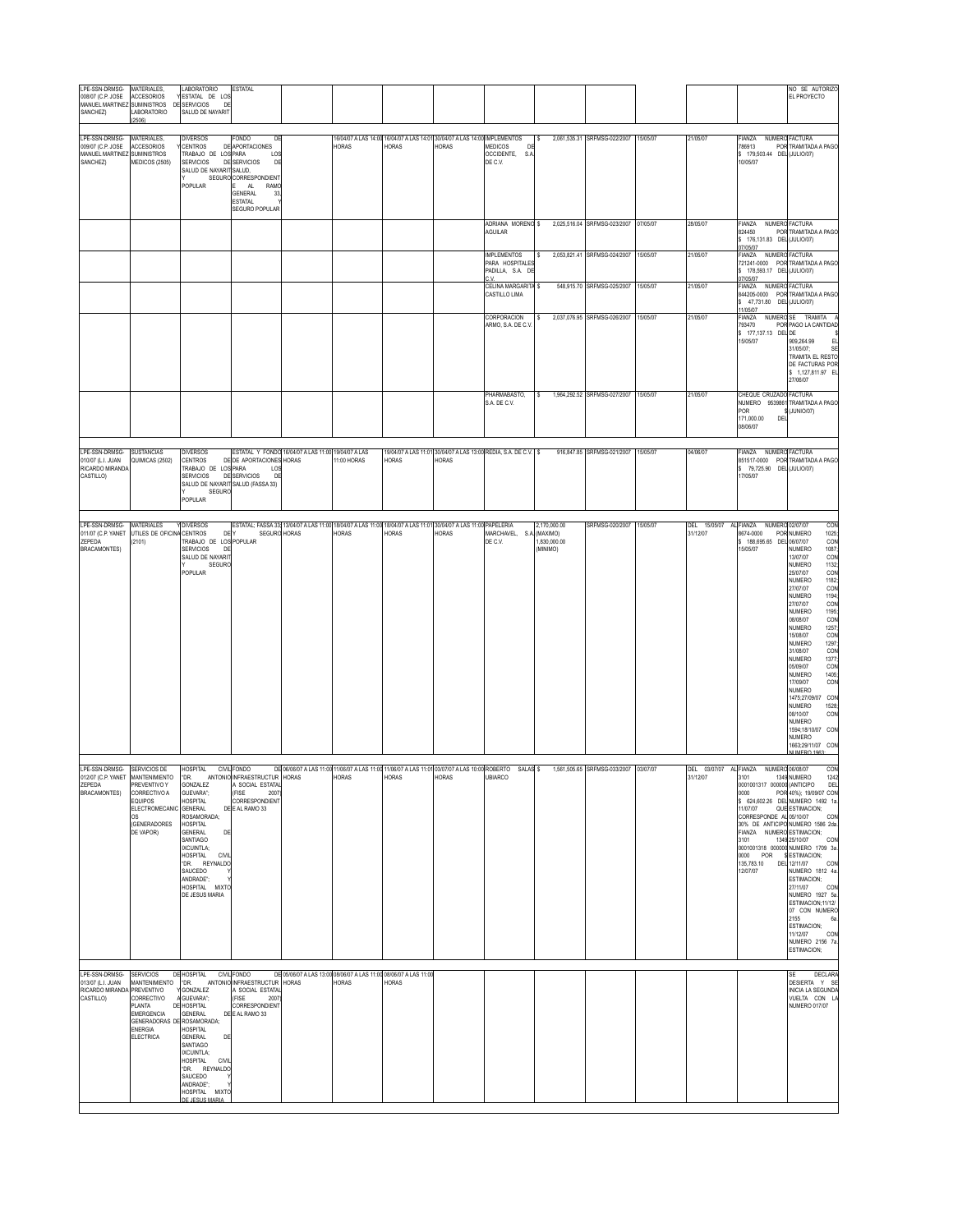| LPE-SSN-DRMSG-                                                                                                                                                                                                                          | SERVICIOS DE                                                                                                                                             | HOSPITAL                                                                                                                                                                                                                                                                                                                                                                          | CIVIL FONDO                                                                                                          | DE 05/06/07 A LAS 11:00 12/06/07 A LAS 11:00 12/06/07 A LAS 11:01 |                                                                         |                                                    |             |                                                                                                                   |                  |                                                       |                      |                      |                                                                                                                                                                                                                                                                                        | <b>DECLARA</b><br>SE                                                                                                                                                                           |
|-----------------------------------------------------------------------------------------------------------------------------------------------------------------------------------------------------------------------------------------|----------------------------------------------------------------------------------------------------------------------------------------------------------|-----------------------------------------------------------------------------------------------------------------------------------------------------------------------------------------------------------------------------------------------------------------------------------------------------------------------------------------------------------------------------------|----------------------------------------------------------------------------------------------------------------------|-------------------------------------------------------------------|-------------------------------------------------------------------------|----------------------------------------------------|-------------|-------------------------------------------------------------------------------------------------------------------|------------------|-------------------------------------------------------|----------------------|----------------------|----------------------------------------------------------------------------------------------------------------------------------------------------------------------------------------------------------------------------------------------------------------------------------------|------------------------------------------------------------------------------------------------------------------------------------------------------------------------------------------------|
| 014/07 (L.C.<br><b>BLANCA ZENAIDA</b><br>ARCINIEGA<br>ALTAMIRANO)                                                                                                                                                                       | MANTENIMIENTO<br>PREVENTIVO Y<br>CORRECTIVO A<br>EQUIPOS DE<br>RAYOS "X"                                                                                 | *DR.<br>GONZALEZ<br>GUEVARA";<br><b>HOSPITAL</b><br><b>GENERAL</b><br>ROSAMORADA;<br><b>HOSPITAL</b><br><b>GENERAL</b><br>DE<br>SANTIAGO<br>IXCUINTLA;<br>HOSPITAL<br><b>CIVI</b><br>*DR. REYNALDO<br>SAUCEDO<br>ANDRADE";<br><b>HOSPITAL</b><br><b>MIXTO</b><br>DE JESUS MARIA<br>JURISDICCION No<br>TEPIC<br>JURISDICCION No<br>2 COMPOSTELA; '<br>JURISDICCION No<br>ΤΗΧΡΔΝ    | ANTONIO INFRAESTRUCTUR<br>A SOCIAL ESTATAL<br>(FISE<br>2007<br>CORRESPONDIENT<br>DE E AL RAMO 33                     | <b>HORAS</b>                                                      | <b>HORAS</b>                                                            | HORAS                                              |             |                                                                                                                   |                  |                                                       |                      |                      |                                                                                                                                                                                                                                                                                        | DESIERTA Y SE<br><b>INICIA LA SEGUNDA</b><br>VUELTA CON L<br><b>NUMERO 015/07</b>                                                                                                              |
| LPE-SSN-DRMSG- SERVICIOS DE<br>015/07 SEGUNDA<br>VUELTA (L.I. JUAN<br>RICARDO MIRANDA<br>CASTILLO)                                                                                                                                      | <b>MANTENIMIENTO</b><br>PREVENTIVO Y<br>CORRECTIVO A<br>EQUIPOS DE<br>RAYOS "X"                                                                          | <b>HOSPITAL</b><br>"DR<br>GONZALEZ<br>GUEVARA";<br><b>HOSPITAL</b><br><b>GENERAL</b><br>ROSAMORADA;<br>HOSPITAL<br><b>GENERAL</b><br>DE<br><b>SANTIAGO</b><br>IXCUINTLA;<br>HOSPITAL<br><b>CIVII</b><br>"DR. REYNALDO<br>SAUCEDO<br>ANDRADE":<br>HOSPITAL MIXTO<br>DE JESUS MARIA<br>JURISDICCION No<br>TEPIC<br>JURISDICCION No<br>2 COMPOSTELA; Y<br>JURISDICCION No<br>TLIXPAN | CIVIL FONDO<br>D<br>ANTONIO INFRAESTRUCTUR<br>A SOCIAL ESTATA<br>(FISE<br>2007<br>CORRESPONDIENT<br>DE E AL RAMO 33  |                                                                   | <b>HORAS</b>                                                            | 12/07/07 A LAS 11:00 12/07/07 A LAS 11:01<br>HORAS |             | GENERAL<br>ELECTROMEDICA,<br>S.A. DE C.V.                                                                         |                  | 566.950.00 SRFMSG-049/2007                            | 15/10/07             | 31/12/07             |                                                                                                                                                                                                                                                                                        | <b>DECLARA</b><br>SF<br>DESIERTA Y EL<br>COMITÉ<br>DE<br><b>ADQUISICIONES</b><br><b>AUTORIZA</b><br>ADJUDICACION<br><b>DIRECTA</b>                                                             |
| LPE-SSN-DRMSG-<br>016/07 (C.P. YANET<br>ZEPEDA<br><b>BRACAMONTES)</b>                                                                                                                                                                   | VESTUARIO.<br><b>UNIFORMES</b><br>BLANCOS (2701)<br>PRENDAS<br><b>PROTECCION</b><br>PERSONAL (2702)                                                      | HOSPITALES,<br><b>JURISDICCIONES</b><br>Y DIFERENTES<br>DE DEPARTAMENTOS<br>DE LOS SERVICIOS<br>DE SALUD<br>DI<br>NAYARIT                                                                                                                                                                                                                                                         | <b>RECURSOS</b><br><b>ESTATALES</b><br>SEGURO POPULAR<br>FASSA 33                                                    | HORAS                                                             | HORAS                                                                   | HORAS                                              | 11:00 HORAS | 28/06/07 A LAS 11:00 03/07/07 A LAS 11:00 06/07/07 A LAS 11:00 20/07/2007 A LAS STAR UNIFORMES \$<br>S.A. DE C.V. |                  | 3,097,782.03 SRFMSG-042/2007                          | 03/08/07             | 28/09/07             | FIANZA NUMERO FACTURA<br>\$ 269,372.35 DEL (NOVIEMBRE/07)<br>10/09/07                                                                                                                                                                                                                  | 35902-0000 POR TRAMITADA A PAGO                                                                                                                                                                |
|                                                                                                                                                                                                                                         |                                                                                                                                                          |                                                                                                                                                                                                                                                                                                                                                                                   |                                                                                                                      |                                                                   |                                                                         |                                                    |             | COMERCIALIZADO<br>RA VELGO S. DE<br>R.L. DE C.V.                                                                  |                  | 536,521.00 SRFMSG-043/2007                            | 03/08/07             | 28/09/07             | FIANZA NUMERO FACTURA<br>GDL005-003467<br><b>POR</b><br>46,654.00<br>DE<br>17/08/07                                                                                                                                                                                                    | TRAMITADA A PAGO<br>(NOVIEMBRE/07)                                                                                                                                                             |
| I PF-SSN-DRMSG-<br>017/07 SEGUNDA<br>VUELTA (L.I. JUAN<br>RICARDO MIRANDA<br>CASTILLO)                                                                                                                                                  | <b>SERVICIOS</b><br>MANTENIMIENTO<br>PREVENTIVO<br>CORRECTIVO<br><b>LANTA</b><br>EMERGENCIA<br>GENERADORAS DE ROSAMORADA;<br>ENERGIA<br><b>ELECTRICA</b> | DE HOSPITAL<br>*DR.<br>ANTONIC<br>GONZALEZ<br>A GUEVARA":<br><b>DE HOSPITAL</b><br><b>GENERAL</b><br><b>HOSPITAL</b><br><b>GENERAL</b><br>DE<br><b>SANTIAGO</b><br>IXCUINTLA;<br>HOSPITAL<br>CIVIL<br>"DR. REYNALDO<br>SAUCEDO<br>ANDRADE":<br>HOSPITAL<br><b>MIXTO</b><br><b>DE JESUS MARIA</b>                                                                                  | CIVIL FONDO<br>DF<br><b>INFRAESTRUCTUR</b><br>A SOCIAL ESTATAL<br>(FISE<br>2007<br>CORRESPONDIENT<br>DE E AL RAMO 33 |                                                                   | HORAS                                                                   | 13/07/07 A LAS 11:00 13/07/07 A LAS 11:00<br>HORAS |             | <b>GENERACION</b><br>ELECTROMECANIC<br>A Y CONTROL DE<br>OCCIDENTE, S.A<br>DE C.V.                                |                  | 1,273,728.50 SRFMSG-050/2007                          | 15/10/07             | 31/12/07             | FIANZA<br>NUMERO SE<br>3101<br>0001000203 000000 COMITÉ<br>0000<br>POR<br>509,491.40<br>14/11/07<br>FIANZA NUMERO TRAMITADA<br>3101<br>0001000201 000000 ANTICIPO)<br>0000<br>POR<br>110,759.00<br>DE<br>14/11/07<br>PAR/<br>GARANTIZAR<br>- 6<br><b>CUMPLIMIENTO</b><br>DEL CONTRATO. | <b>DECLAR</b><br>5932 DESIERTA Y EL<br>DE<br><b>\$ADQUISICIONES</b><br><b>DEL AUTORIZA</b><br>COMO ADJUDICACION<br>ANTICIPO DEL 40% DIRECTA (FACTURA<br>5932 PAGO DEL 40% DE<br>(DICIEMBRE/07) |
| LPE-SSN-DRMSG-<br>018/07 (L.I. JUAN<br>RICARDO MIRANDA<br>CASTILLO)                                                                                                                                                                     | <b>VEHICULOS</b><br><b>EQUIPO</b><br>TERRESTRE (5303)                                                                                                    | PROGRAMA<br>CANCER DE<br><b>MUJER</b>                                                                                                                                                                                                                                                                                                                                             | DE ESTATAL                                                                                                           | HORAS                                                             | 20/07/07 A LAS 14:00 25/07/07 A LAS 13:00 27/07/07 A LAS 13:00<br>HORAS | <b>IORAS</b>                                       |             |                                                                                                                   |                  |                                                       |                      |                      |                                                                                                                                                                                                                                                                                        | <b>DECLARA</b><br>SF<br>DESIERTA Y SE<br><b>INICIA LA SEGUNDA</b><br>VUELTA CON LA<br><b>NUMERO 019/07</b>                                                                                     |
| LPE-SSN-DRMSG-<br>019/07 SEGUNDA EQUIPO<br>VUELTA (L.I. JUAN TERRESTRE (5303) MUJER<br>RICARDO MIRANDA<br>CASTILLO)                                                                                                                     | <b>VEHICULOS</b>                                                                                                                                         | Y PROGRAMA H20 ESTATAL<br>CANCER DE LA                                                                                                                                                                                                                                                                                                                                            |                                                                                                                      |                                                                   | 13:00 HORAS                                                             | 29/08/2007 A LAS 31/08/07 A LAS 13:00<br>HORAS     |             | AUTOMOTORES<br>SIERRA, S.A. DE<br>C.V.                                                                            | s                | 619,600.00 SRFMSG-051/2007                            | 15/10/07             | 26/10/07             | CHEQUE NUMERO SE<br>11/10/07 (FACTURA ADQUISICIONES<br>TRAMITADA<br>PAGO<br>NOVIEMBRE/07)                                                                                                                                                                                              | <b>DECLARA</b><br>1003984 POR SIDESIERTA Y EL<br><b>A AUTORIZA</b><br>ADJUDICACION<br><b>DIRECTA</b>                                                                                           |
| LPE-SSN-DRMSG- MOBILIARIO (5101) ACREDITACION DE SEGURO POPULAR 24/09/07 A LAS 11:00 28/09/07 A LAS 11:00 28/09/07 A LAS 11:00 10/10/07 A LAS 14:00 EQUIPOS<br>020/07 (L.C.<br><b>BLANCA ZENAIDA</b><br><b>ARCINIEGA</b><br>ALTAMIRANO) |                                                                                                                                                          | LOS 80 CENTROS<br>JULIO Y AGOSTO<br>2007                                                                                                                                                                                                                                                                                                                                          |                                                                                                                      | HORAS                                                             | <b>HORAS</b>                                                            | HORAS                                              | HORAS       | OFICINA GB, S.A<br>DE C.V.                                                                                        | DE <sub>\$</sub> | 792,868.65 SRFMSG-059/2007 19/10/07                   |                      | 07/11/07             | FIANZA NUMERO FACTURA<br>\$ 68,945.10 DEL (NOVIEMBRE/07)<br>19/10/07                                                                                                                                                                                                                   | 55930-0000 POR TRAMITADA A PAGO                                                                                                                                                                |
|                                                                                                                                                                                                                                         |                                                                                                                                                          |                                                                                                                                                                                                                                                                                                                                                                                   |                                                                                                                      |                                                                   |                                                                         |                                                    |             | <b>GRUPO</b><br>COMERCIALIZADO<br>R DE GAM/<br>DIDACTICA, S.A. DE<br>C V                                          |                  | 62.265.60 SRFMSG-060/2007                             | 23/10/07             | 07/11/07             | CHEQUE NUMERO FACTURA<br>5,414.40<br>23/10/07                                                                                                                                                                                                                                          | 9553563 POR STRAMITADA A PAGO<br>DEL (NOVIEMBRE/07)                                                                                                                                            |
|                                                                                                                                                                                                                                         |                                                                                                                                                          |                                                                                                                                                                                                                                                                                                                                                                                   |                                                                                                                      |                                                                   |                                                                         |                                                    |             | PROMEDICA<br>MEXICO, S.A. DE<br>C.V.<br>CARLOS ALBERTO                                                            | DE <sub>\$</sub> | 84,042.00 SRFMSG-061/2007<br>8.346.70 SRFMSG-062/2007 | 24/10/07<br>23/10/07 | 07/11/07<br>07/11/07 | FIANZA NUMERO III- FACTURA<br>\$ 7,308.00 DEL (FEBRERO/2008)<br>24/10/07<br>CHEQUE NUMERO FACTURA                                                                                                                                                                                      | 366027-RC POR TRAMITADA A PAGO                                                                                                                                                                 |
|                                                                                                                                                                                                                                         |                                                                                                                                                          |                                                                                                                                                                                                                                                                                                                                                                                   |                                                                                                                      |                                                                   |                                                                         |                                                    |             | <b>LOPEZ MARTINEZ</b><br>ROBERTO CARLOS \$<br>ANSALDO RAMIREZ                                                     |                  | 448,482.75 SRFMSG-063/2007 23/10/07                   |                      | 07/11/07             | DEL 24/10/07                                                                                                                                                                                                                                                                           | 136 POR \$ 725.80 TRAMITADA A PAGO<br>(DICIEMBRE/07)<br><b>FACTURA</b><br>TRAMITADA A PAGO<br>(NOVIEMBRE/07)                                                                                   |
| LPE-SSN-DRMSG- EQUIPO MEDICO Y ACREDITACION DE SEGURO POPULAR 24/09/07 A LAS 13:00 28/09/07 A LAS 13:00 28/09/07 A LAS 13:00 10/10/07 A LAS 14:30 COMISIONES<br>021/07 (L.I. JUAN<br>RICARDO MIRANDA (5401)<br>CASTILLO)                | <b>INSTRUMENTAL</b><br>MEDICO Y DE<br>LABORATORIO                                                                                                        | DE LABORATORIO LOS 80 CENTROS<br>EJULIO Y AGOSTO                                                                                                                                                                                                                                                                                                                                  |                                                                                                                      | HORAS                                                             | <b>HORAS</b>                                                            | HORAS                                              | HORAS       | <b>REPRESENTACION</b><br>ES MEDICAS, S.A<br>DE C.V.                                                               |                  | 53,737.20 SRFMSG-064/2007 24/10/07                    |                      | 06/11/07             | CHEQUE NUMERO FACTURA<br>DEL 31/10/07                                                                                                                                                                                                                                                  | 8900 POR \$4,672.80 TRAMITADA A PAGO<br>(NOVIEMBRE/07)                                                                                                                                         |
|                                                                                                                                                                                                                                         | (5402)                                                                                                                                                   |                                                                                                                                                                                                                                                                                                                                                                                   |                                                                                                                      |                                                                   |                                                                         |                                                    |             | ADRIANA MORENO \$<br>AGUILAR                                                                                      |                  | 279,656.86 SRFMSG-065/2007 24/10/07                   |                      | 06/11/07             | FIANZA NUMERO FACTURA<br>\$ 24,317.99 DEL (NOVIEMBRE/07)<br>19/10/07                                                                                                                                                                                                                   | 12957-0000 POR TRAMITADA A PAGO                                                                                                                                                                |